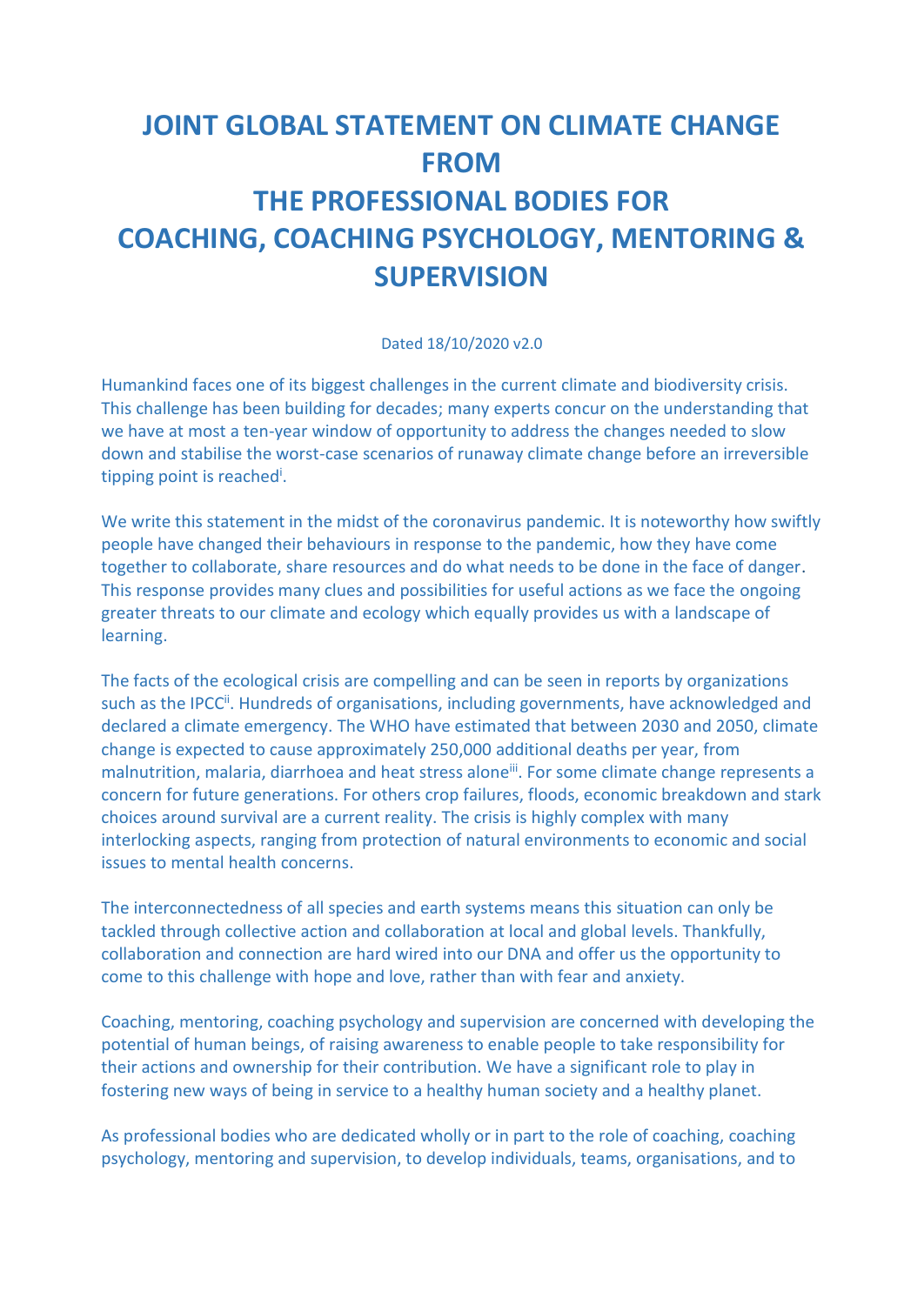create social value, we have committed to work together to play our part in addressing the climate emergency.

We consider our role in four dimensions:

- As individual human beings
- As individual coaches, coaching psychologists, mentors and supervisors
- As individual professional bodies
- As a collective of professional bodies.

It is in this fourth dimension, as a collective of professional bodies, that we make the following joint commitments. These are based on two principal acknowledgements: that learning at pace is now critical, and that well informed professionals, building on core skills of raising awareness and responsibility, envisioning and positive mindset, are well placed to make a significant contribution in this area.

To address the reality and urgency of the climate emergency we commit to:

- Raising awareness and knowledge with our members through sharing information and research
- Creating safe and challenging spaces for coaches, coaching psychologists, mentors and supervisors to reflect on and reconsider their role and their practice
- Raising awareness and offering support to our clients to enable them to redesign their organisations in response to changing needs and good practices
- Collaborating to share knowledge between professional bodies and pool resources for free access by all coaches, without the need for membership. We will model the behaviour we seek and always collaborate not compete
- Developing our thinking and research to further consider how coaching and mentoring can serve to support society's transformation through our client work.
- Working towards carbon neutrality in our events and activities
- Continuing to seek and invite other professional bodies to sign up to this commitment.

Given the ever-changing nature of our global context, we commit to regularly reviewing and revising these shared commitments and active promises as our understanding and our landscape continue to shift.